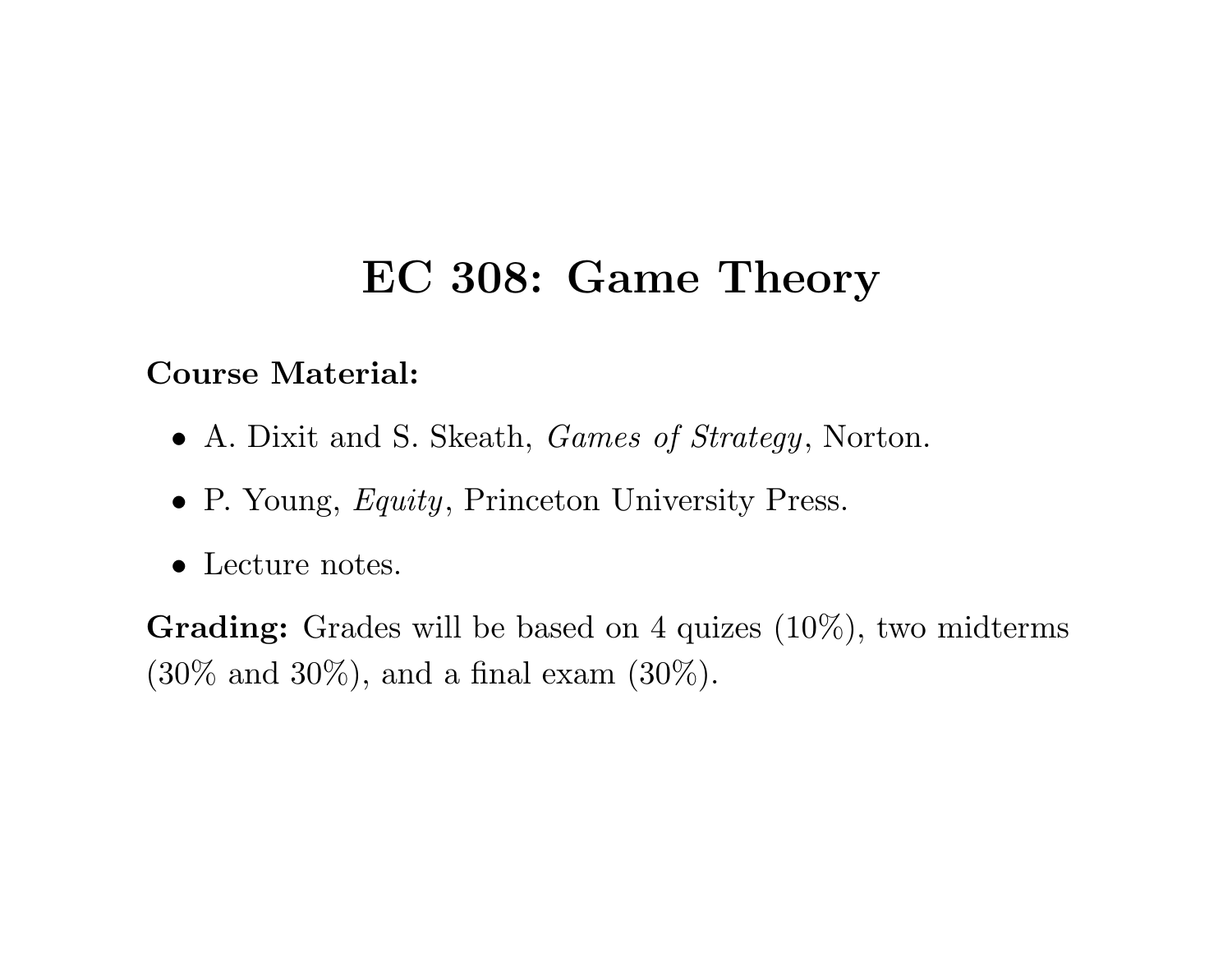#### **Course Outline:**

- *•* Part 1: Strategy
	- **–**- Introduction to Strategy
	- **–** Extensive Form Games
	- Sequential Games and Backwards induction (
	- **–** Simultaneous Games, Dominant and Dominated Strategies, Nash Equilibrium
	- **–** Nash Equilibrium and Subgame Perfect Nash Equilibrium in Extensive Form Games
	- **–**Repeated Games
	- **–**Mixed Strategies
	- **–**Cooperation and Coordination
	- **–** $-$  Voting
	- **–** Incentives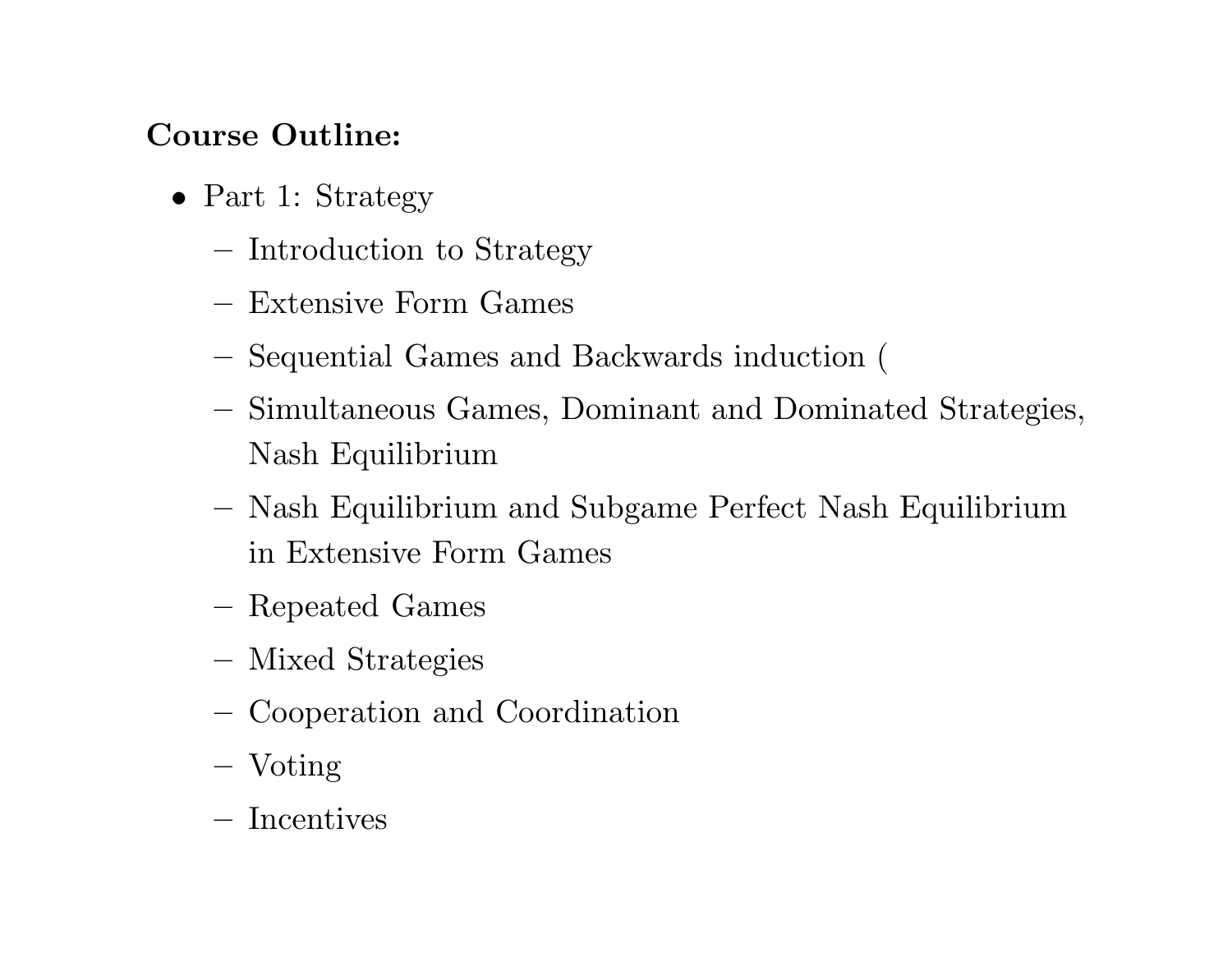- *•* Part 2: Equity
	- **–**- Introduction to Equity
	- Equity and Priority
	- **–**Apportiontment
	- **–** Claims Problems
	- **–**Cost Sharing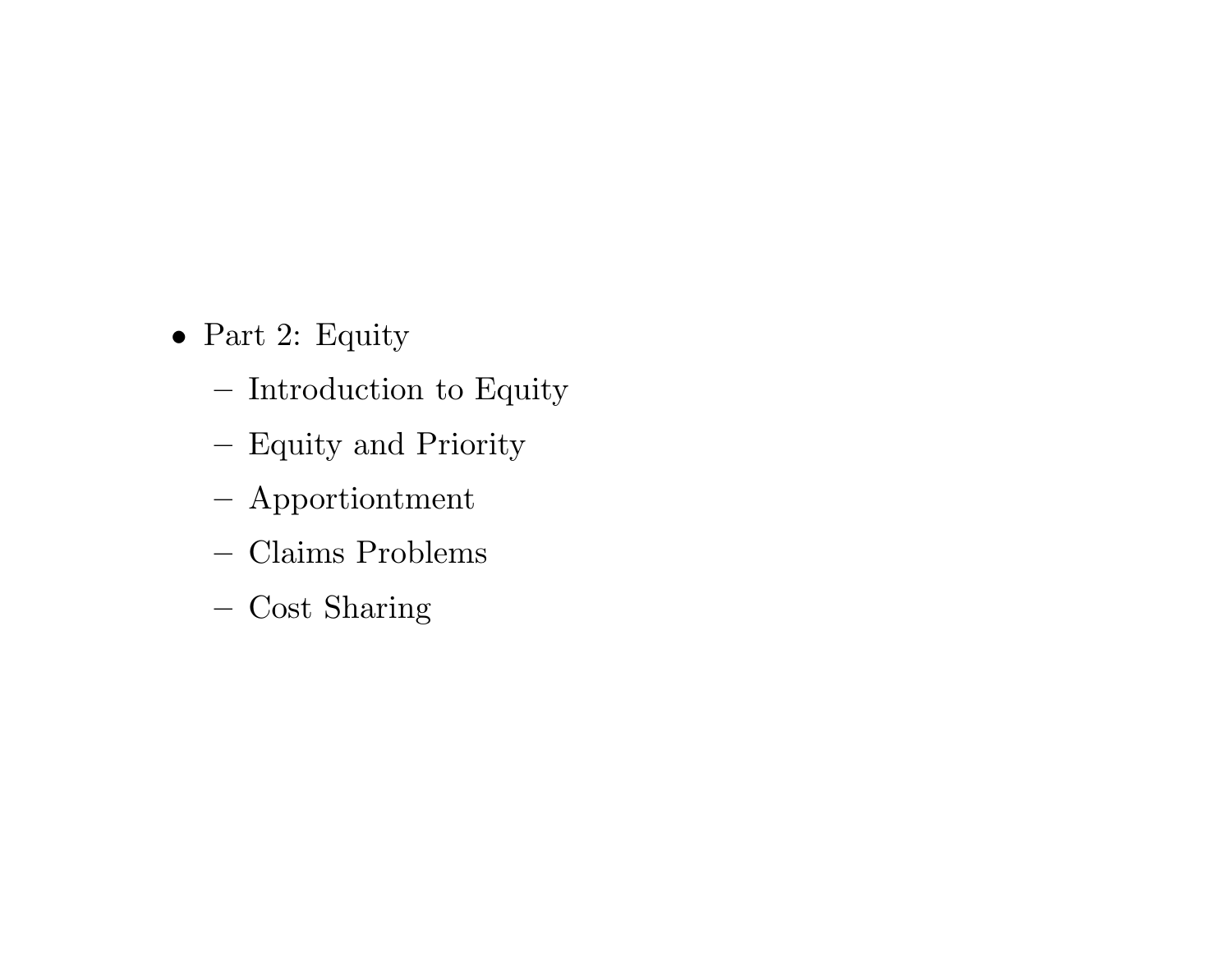### **Prisoner's Dilemma**

Consider the following scenario: There are two prisoner's who are questioned in seperate rooms. The two prisoners jointly committed <sup>a</sup> crime. If they both confess the crime they will each receive 10 years in prison. If they both deny then they will each receive 3 years. If one confesses and the other denies the prisoner who confesses will receive only 1 year while the other one will receive 25 years. Each prisoner only cares for getting <sup>a</sup> sentence as mild as possible and nothing else. What should they do?

P2

|      | Confess                                            | Deny |
|------|----------------------------------------------------|------|
|      | P1 Confess   10 years, 10 years   1 year, 25 years |      |
| Deny | $25$ years, 1 year   3 years, 3 years              |      |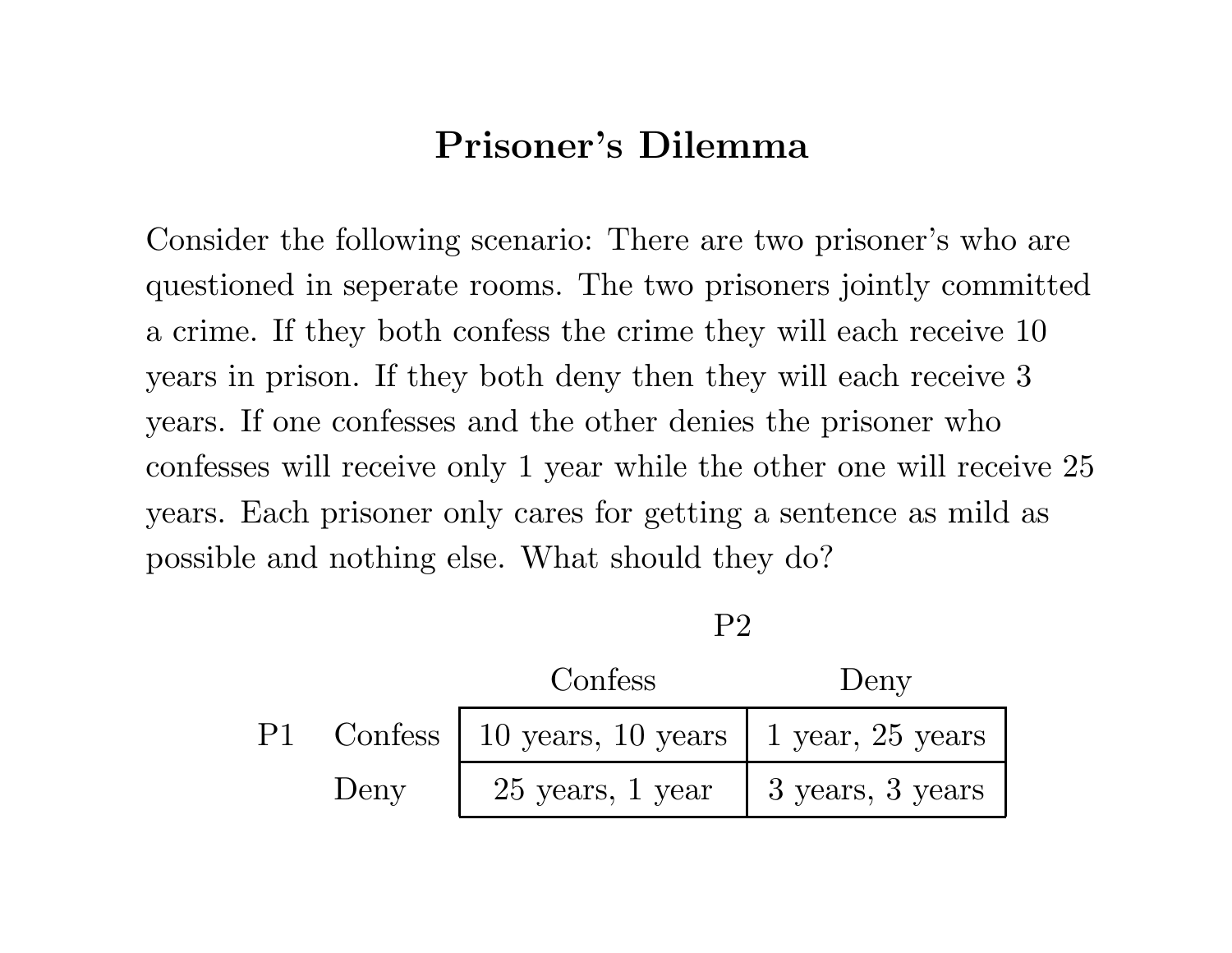### **The Price is Right**

Consider the following game. There are three contestants who are trying to guess the price of <sup>a</sup> laundry detergent. The contestant who guesses the price to the nearest penny without exceeding will get \$ 10,000. The others will get the laundry detergent. The contestants *sequentially* make their guesses.

- The first contestant's guess is 75 cents
- The second contestant's guess is 145 cents, and
- The last contestant's guess is 210 cents.

What is wrong here?